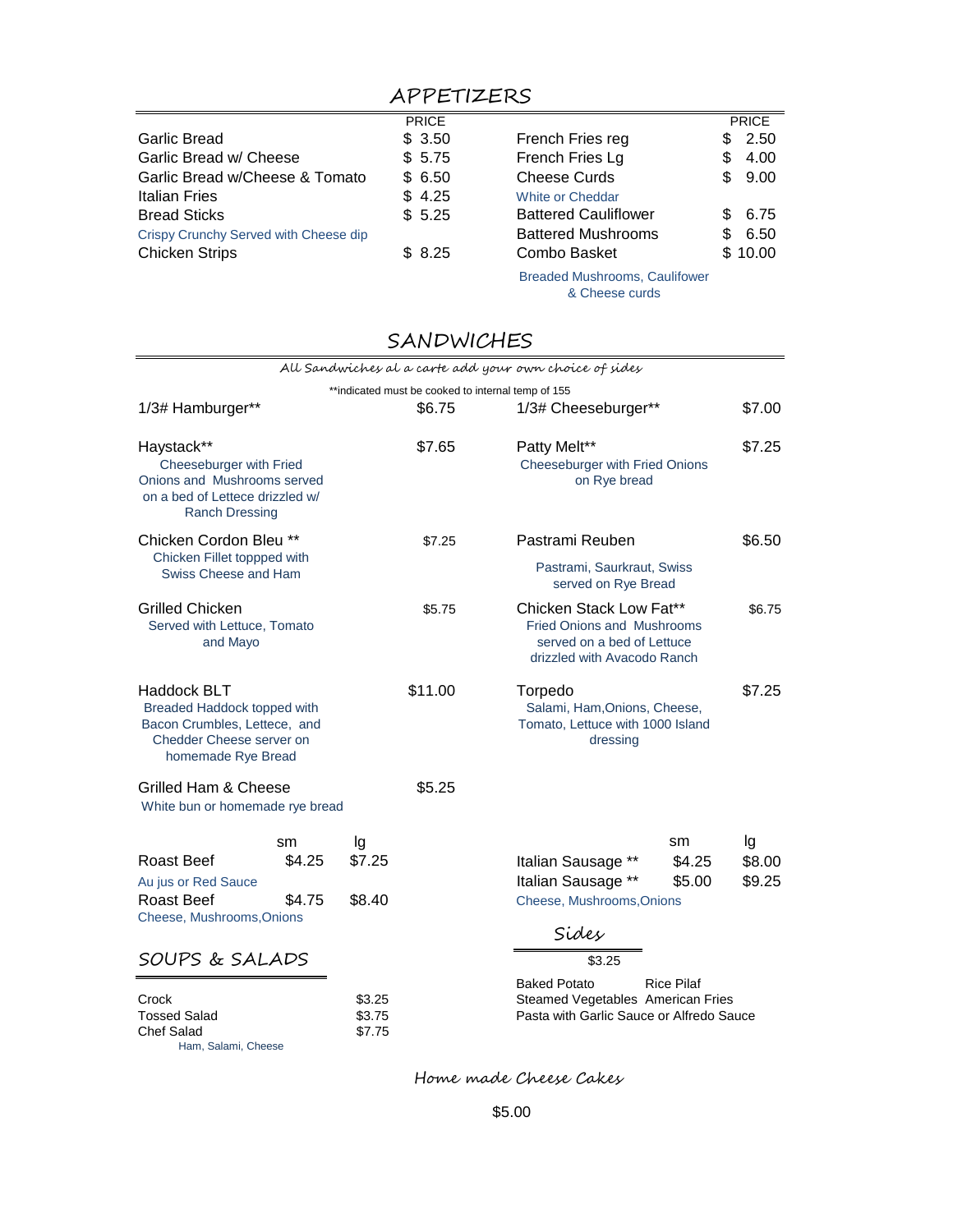# DINNERS

All dinners include Garlic Bread and choice of Soup or Salad Bar

### PASTA

| Spaghetti                | Sorry! No meatball, thick meat sauce                | \$12.25 |
|--------------------------|-----------------------------------------------------|---------|
| Lasagna                  | Made with our homemade Italian Sausage              | \$15.00 |
| Fettuccine Alfredo       | Fettucine Noodles with homemade alfredo sauce       | \$12.25 |
| Linguine Garlic          | Lingunine Noodles with our homemade Garlic Sauce    | \$11.50 |
| Ravioli                  | Stuffed with 6 cheeses, then baked with more cheese | \$14.00 |
| <b>Combination Plate</b> | Ravioli, Spaghetti and Fettuccine Alfredo           | \$15.25 |
| Garden Garlic Linquine   | Broccoli, Carrots Mushrooms, Onions                 | \$13.00 |
| Garden Fettucine Alfredo | Broccoli, Carrots Mushrooms, Onions                 | \$14.00 |

### POULTRY

| Chicken Parmesan           |                                         | \$15.25 |
|----------------------------|-----------------------------------------|---------|
| Chicken Fettuccine Alfredo |                                         | \$16.25 |
| Linguine Garlic Chicken    |                                         | \$15.50 |
| Chicken Fillet             | Grilled Chicken served on a bed of rice | \$11.25 |

### SEAFOOD

| Shrimp Scampi             | Served over Rice Pilaf topped with garlic sauce       | \$19.50 |
|---------------------------|-------------------------------------------------------|---------|
| Fettuccine Alfredo Shrimp |                                                       | \$20.00 |
| Linguine Garlic Shrimp    |                                                       | \$18.00 |
| <b>Haddock</b>            | Beer Batter, Breaded, Broiled or Baked / Lemon Pepper | \$19.00 |

### 1/2 Plates

 $$7.25$ <br> $$8.50$ 

Chicken Fettuccine Alfredo Fettuccine Alfredo & GB Haddock & F.F. Ravioli & GB Spaghetti & GB

#### \$9.00 Chicken Strips & F.F. \$7.00 \$7.25 Grilled Cheese & FF \$4.25 \$9.00 Chicken Strips & F.F. \$7.00<br>\$7.25 Grilled Cheese & F.F. \$4.25<br>\$6.25 Ham/Cheese & F.F. \$4.00<br>\$7.25 Butter N oodles & GB \$3.25 Butter N oodles & GB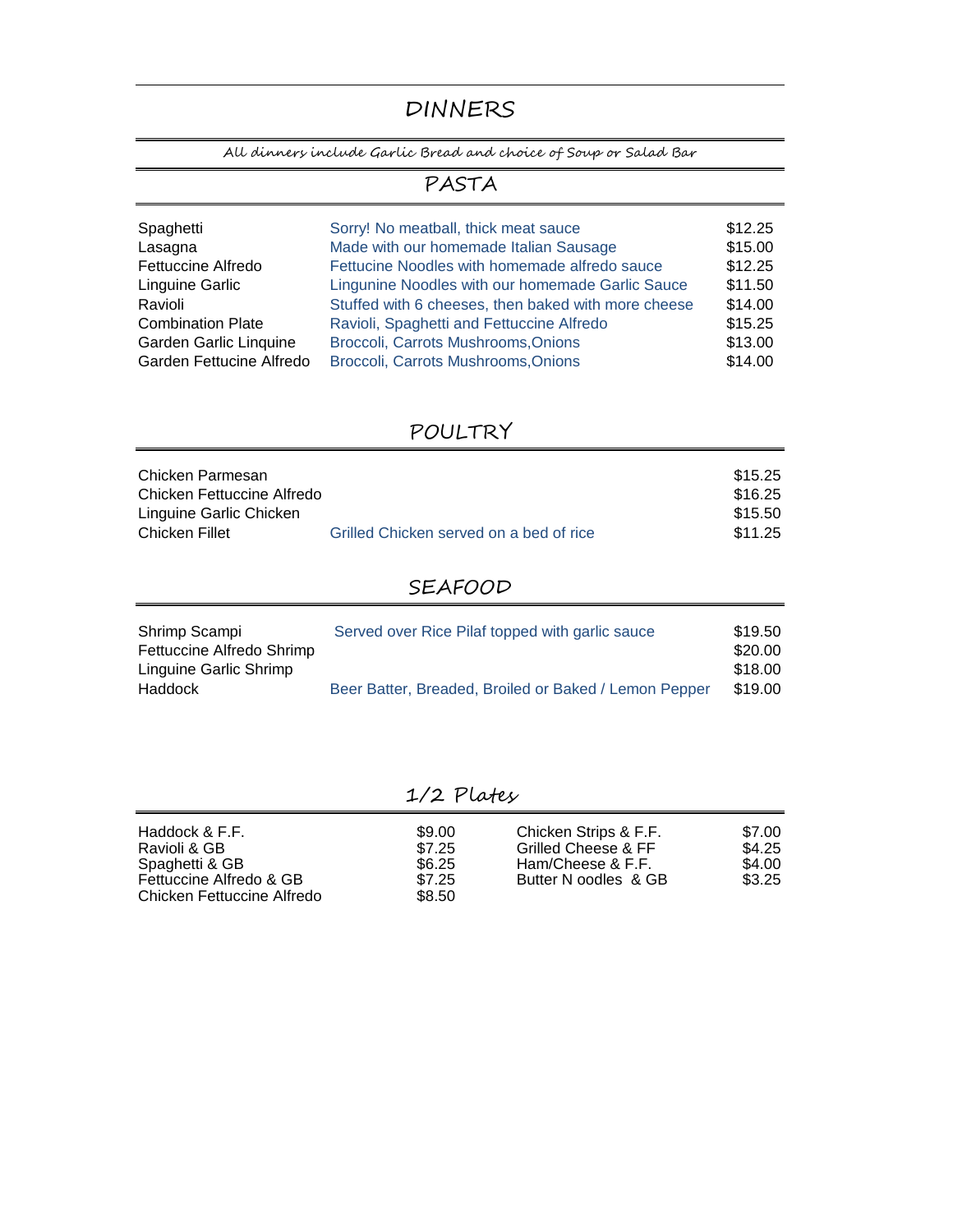## **PIZZA**

#### The only way **t**o get a perfect pizza is to start from scratch. Pizza takes time and is worth waiting

#### **for, so relax while we carefully prepare your pizza.**

Cauliflower Crust 10"only  All pizza's are available on Oat Bran, Whole Wheat and Tradional White . We offer both Garlic Sauce and our tradional Pizza Sauce

|                                      |                 |              | SPECIALTY     |         |               |              |  |
|--------------------------------------|-----------------|--------------|---------------|---------|---------------|--------------|--|
|                                      | <b>PERSONAL</b> | <b>SMALL</b> | <b>MEDIUM</b> | LARGE   | <b>OBLONG</b> | <b>PARTY</b> |  |
|                                      | 7"              | 10"          | 12"           | 14"     | 12"x17"       | 17"x23"      |  |
| <b>FRITZ DELUXE</b>                  | \$10.05         | \$15.15      | \$18.70       | \$24.65 | \$38.20       | \$65.05      |  |
| Sausage, Mushrooms, Onions,          |                 |              |               |         |               |              |  |
| Pepperoni & Gr.Olives                |                 |              |               |         |               |              |  |
| <b>HELEN DELUXE</b>                  | \$10.80         | \$16.10      | \$20.35       | \$26.70 | \$40.65       | \$70.35      |  |
| Sausage, Mushrooms, Onions,          |                 |              |               |         |               |              |  |
| Canadian Bacon & Gr. Peppers         |                 |              |               |         |               |              |  |
| <b>VEGGIE DELUXE</b>                 | \$7.95          | \$13.35      | \$15.05       | \$25.15 | \$32.95       | \$54.55      |  |
| Mushrooms, Onions, Bk. Olives &      |                 |              |               |         |               |              |  |
| Fresh Tomatoes on Whole Wheat        |                 |              |               |         |               |              |  |
| <b>HAWAIIAN DELUXE</b>               | \$7.95          | \$9.95       | \$10.85       | \$16.10 | \$24.95       | \$39.65      |  |
| <b>Canadian Bacon and Pineapple</b>  |                 |              |               |         |               |              |  |
| <b>ITALIAN GARLIC CHICKEN</b>        | \$7.65          | \$13.90      | \$18.45       | \$25.00 | \$41.10       | \$60.60      |  |
| Garlic Sauce, Chicken, Broccoli,     |                 |              |               |         |               |              |  |
| Onions & Fresh Tomato on Oat Bran    |                 |              |               |         |               |              |  |
| <b>REUBEN DELUXE</b>                 | \$7.65          | \$8.25       | \$10.00       | \$12.50 | \$16.00       | \$50.00      |  |
| Pastrami, Sauerkraut, Swiss Cheese & |                 |              |               |         |               |              |  |
| Horseradish w 1,000 dressing or our  |                 |              |               |         |               |              |  |

#### BUILD YOUR OWN

|                         | <b>PERSONAL</b> | <b>SMALL</b> | <b>MEDIUM</b> | LARGE   | <b>OBLONG</b> | <b>PARTY</b> |
|-------------------------|-----------------|--------------|---------------|---------|---------------|--------------|
|                         | 7"              | 10"          | 12"           | 14"     | 12"x17"       | 17"x23"      |
| <b>Basic Cheese</b>     | \$5.00          | \$7.00       | \$8.50        | \$11.25 | \$19.00       | \$28.00      |
| <b>Additional Items</b> |                 |              |               |         |               |              |
| Extra Sauce             | \$0.15          | \$0.20       | \$0.50        | \$0.90  | \$1.25        | \$2.00       |
| <b>Extra Cheese</b>     | \$1.00          | \$1.70       | \$2.80        | \$4.25  | \$6.50        | \$10.00      |
| Sausage                 | \$1.75          | \$3.00       | \$3.75        | \$4.50  | \$6.75        | \$13.50      |
| Mushroom                | \$1.50          | \$2.10       | \$2.70        | \$3.75  | \$5.50        | \$10.75      |
| <b>Ground Chuck</b>     | \$2.50          | \$4.00       | \$6.50        | \$7.75  | \$12.00       | \$25.00      |
| Pepperoni               | \$1.25          | \$1.90       | \$2.50        | \$3.50  | \$4.50        | \$7.50       |
| Canadian Bacon          | \$2.00          | \$2.80       | \$3.90        | \$4.90  | \$5.70        | \$10.00      |
| Bacon                   | \$2.00          | \$2.80       | \$3.90        | \$4.90  | \$5.70        | \$9.90       |
| <b>Turkey Pastrami</b>  | \$2.15          | \$3.15       | \$4.00        | \$5.00  | \$5.90        | \$10.00      |
| Chicken                 | \$2.80          | \$4.00       | \$5.60        | \$6.95  | \$10.90       | \$13.80      |
| Shrimp                  | \$2.25          | \$4.25       | \$5.70        | \$7.50  | \$9.25        | \$17.00      |
| Fresh Tomato            | \$0.90          | \$1.75       | \$2.60        | \$4.00  | \$6.00        | \$10.50      |
| Onion                   | \$0.45          | \$0.65       | \$0.85        | \$1.20  | \$1.45        | \$2.80       |
| Green Pepper            | \$0.60          | \$1.05       | \$1.65        | \$2.10  | \$3.25        | \$6.40       |
| Green Olive             | \$0.60          | \$1.00       | \$1.40        | \$1.95  | \$2.50        | \$4.00       |
| <b>Black Olive</b>      | \$0.60          | \$1.00       | \$1.40        | \$1.95  | \$2.50        | \$4.00       |
| Pineapple               | \$0.45          | \$0.65       | \$0.85        | \$1.20  | \$1.75        | \$3.25       |
| <b>Broccoli</b>         | \$0.70          | \$1.00       | \$1.90        | \$2.85  | \$5.25        | \$7.75       |
| Jalapeno                | \$0.45          | \$0.65       | \$0.85        | \$1.20  | \$2.00        | \$2.80       |
| Spinach                 | \$0.45          | \$0.65       | \$0.85        | \$1.20  | \$2.00        | \$2.80       |
| <b>Crushed Garlic</b>   | \$0.20          | \$0.25       | \$0.40        | \$0.50  | \$0.75        | \$1.25       |
| Sauerkraut              | \$0.45          | \$0.70       | \$0.90        | \$1.20  | \$1.45        | \$2.80       |